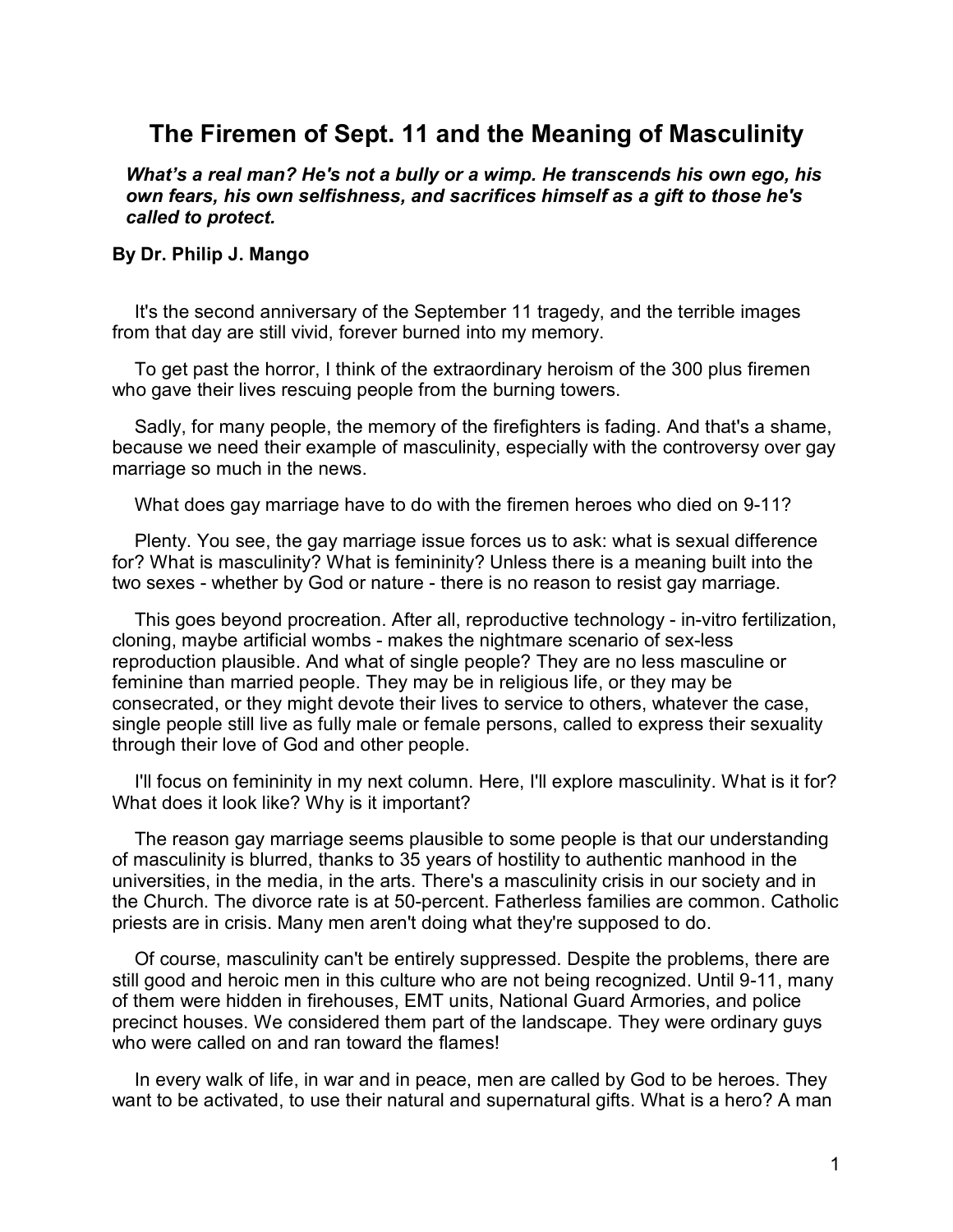who transcends his own ego, his own fears, and his own selfishness, and makes a sacrifice of himself as a gift to those he's called to protect.

Heroism isn't only for men. A woman heroically undergoes pain and risk to her life in childbirth. She can also do heroic things in the public realm; but a lack of physical courage would be understandable in a woman, because she has to protect her children and herself as the bearer of new life.

In a man, a consistent lack of physical courage is a problem. Men in their physical identity must embrace heroic self-sacrifice, because it is masculinity's job to protect life and be expendable. Jesus says: "Unless a grain of wheat falls into the earth and dies, it remains alone; but if it dies, it bears much fruit." (John 12:24) A man's identity in the natural order is to defend and protect, to be a leader, a warrior, a lover, a counselor it's in his nature.

When you talk about men taking charge and protecting the women and children, some people say, "We tried that!" People are afraid of masculinity because they're afraid of a return to an authoritarian, rigid, society that oppresses women - which was never part of authentic masculinity. To avoid upsetting anyone, many men settle for being nice guys, rather than leaders. But "nice" doesn't cut it.

To fulfill our responsibility to spread the Gospel and protect family and community, we use what God gives us - starting with the different male and female natures. In The Original Unity of Man and Woman (part of the "Theology of the Body"), Pope John Paul II mentions that the unity of man and woman is a natural "archetype."

An archetype is a natural energy within people that moves them toward specific ways of being and acting. When followers of psychiatrist Carl Jung studied myths throughout history, stories and narratives, tales, dream life, rituals, and religions from all cultures, they discovered that there are four major male characters or archetypes - four images of what it means to be masculine and male - that were recognized in every culture.

They are different than the female archetypes. Every archetype has the potential for good or evil - but these psychologists discovered that we mature into men and women by fulfilling these archetypes. Jung's philosophy was false, but the discovery of archetypes was valuable, which is why the Pope has made use of it.

(1) The king-leader has a vision of what a group of people ought to do, and makes a plan for them. The good king-leader loves the people, and guides and inspires them. There's also the false king-leader-such as King Herod.

(2) The warrior is a noble soldier who fights for something greater than himself. A bloodthirsty soldier is a false warrior.

(3) The lover figure embodies the different types of love: erotic desire, friendship, and at the highest level, agape - the love of the others for their own sake. The seducer, the exploiter is a counterfeit lover.

(4) The wise counselor listens and guides, and is there to help when people are feeling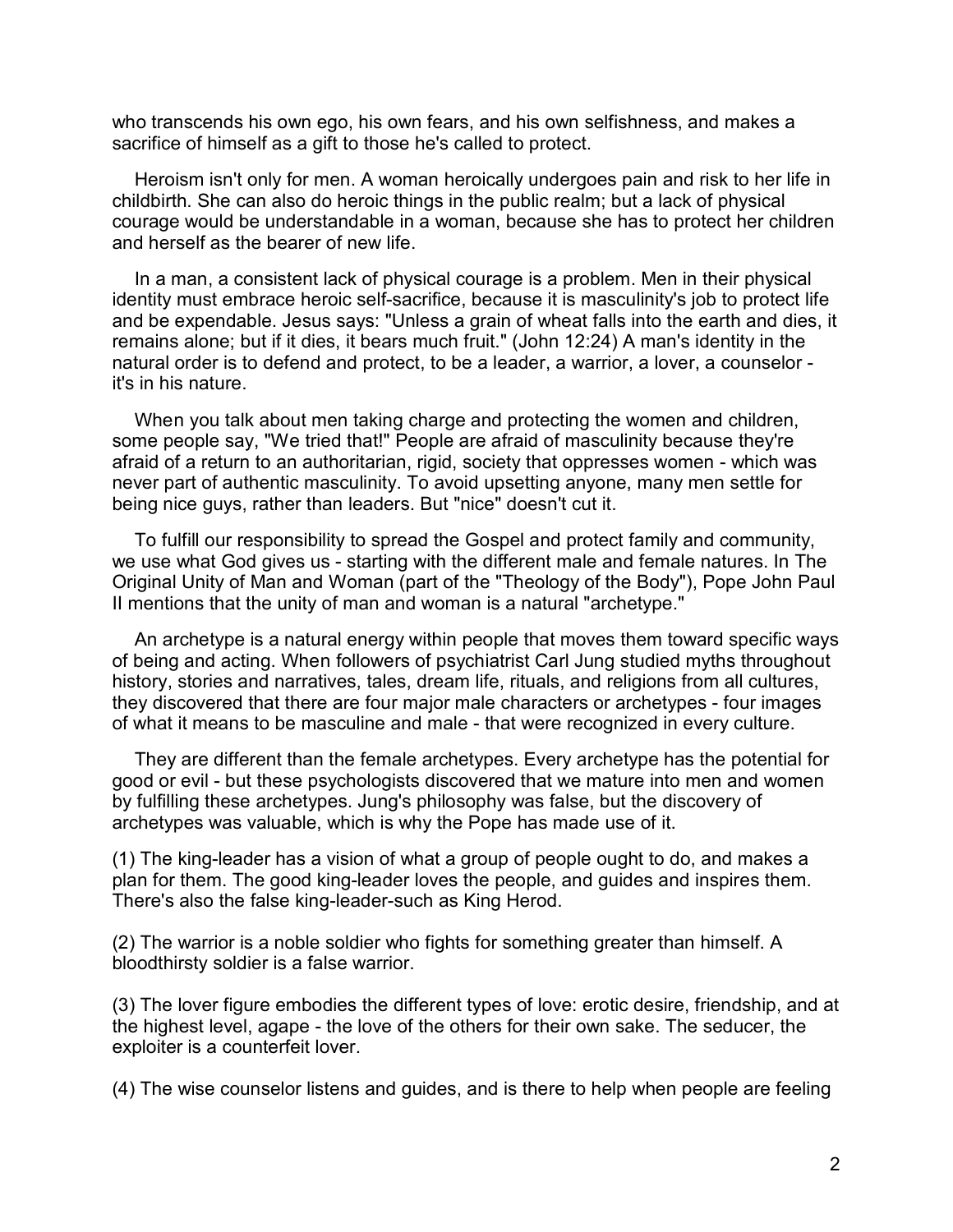helpless. There's also the evil magician and the politician who beguiles with language to lead you down a negative path.

The health of a family or a nation is in large measure a result of how well males are taught to develop these four archetypal parts of their nature - in the family, the parish, and community organizations such as the Boy Scouts. Boys need to be formed so they act in a balanced, authentic way as men.

A hero is someone we recognize as fulfilling one or more of these archetypes for the good.

Let me give an example of heroism. On 9-11, we had countless examples. The radical feminists stopped talking for three months. Everyone saw. I counseled some New York City firemen, policemen, and rescue workers who were in the World Trade Center towers on that day. One young man described to me the moment it dawned on him the full horror of what had taken place. He was going up the stairs in the burning Twin Towers. What he had committed his life to do, which before had only been a distant possibility - giving his life for others - had become an immediate probability.

In an explicit, conscious way, he realized: "Right now, I die..." His next thought was, automatically, "but perhaps, before I die... I could save some more people." He didn't say that in an arrogant, proud, "Look at me, I'm a hero" way. It was in a committed, loving, "that's my identity," "these people may need me" way. He knew that death was a possibility, and that higher than death was the saving of human life... at the cost of his own.

You see, heroism is essentially spiritual. Physical risk is a path to it. A hero is given a revelation: "Abram, leave your country and your countrymen... and go into the land I will show you." (Genesis 12:1) The Bible later calls him "friend of God." But now he hesitates. God is calling him to go into the unknown and become Abraham. Abram doesn't fully understand. But he goes. And it costs him.

Jesus goes into prayer daily to discover his father's will. And it costs him his own life.

Let me go back to the archetypes. The 9/11 firemen embodied each of the four.

There were leaders - kings - who guided people to safety and created order.

There were warriors, who, as everybody was coming down the stairs, walked directly up the stairs to save their brothers and sisters. When they were asked why they did this, they said, "I was only doing what I'm required to do."

They were lovers - the men who went back in the days after the towers had fallen, day after day, just to find body parts of their brothers. They consoled the widows and children of their brothers. They were there. This is love.

They were wise counselors, too. I saw a TV interview with one firefighter whose son, also a firefighter, had been killed on that day. He mentioned that he had heard people asking, "Where was God on 9-11?"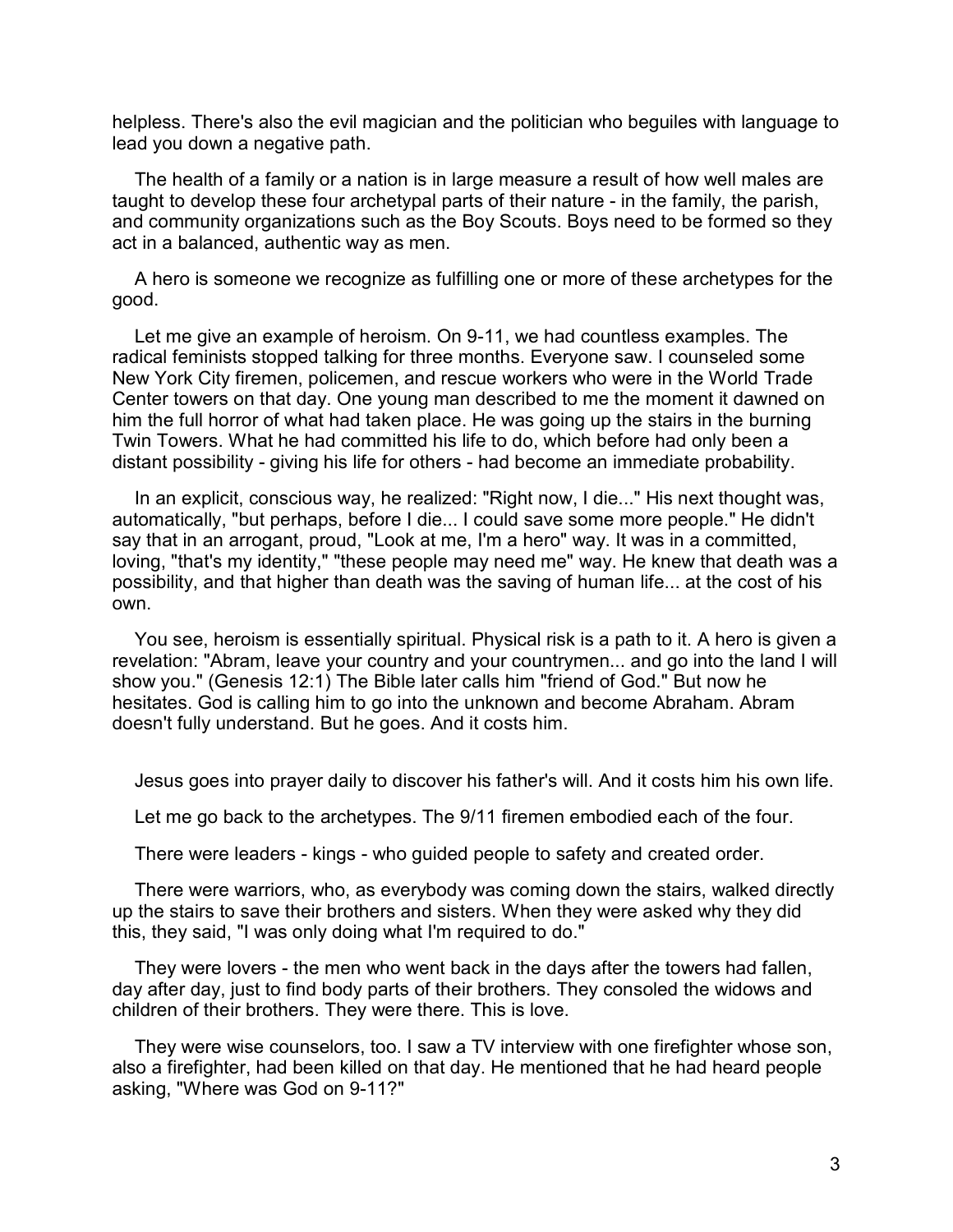The man was crying. He said, "I love my boy. I know my boy is with God... and is praying for me, and he's looking down at me! And God, I know for certain, was there with me fighting this evil. You can't blame God - people are free. God was there for us then, and he is still there for us now."

Some mothers might say: I wouldn't want my sons to become warriors. But Christ was a warrior! In the Gospels he fulfills each natural archetype perfectly. Remember, the warrior is not bloodthirsty. Whatever your opinion about war, most everyone agrees a nation can protect itself against direct aggression. That calls for warriors. How does a Christian warrior act in war? What is his attitude toward the enemy? I have a good example from the first Gulf War. A reporter saw a Marine watching a group of Republican Guard running toward him. The Marine shot above their heads and shouted, "Stop! I will shoot!" But they continued. The Marine has to kill them, because they're going to kill his platoon. So he shot them. And as he was shooting them, he said, "May God have mercy on your souls, my brothers!" And he meant it. This is holiness. This is heroism.

We have to let God develop the archetypes of our nature, which all men have, before we can fulfill our supernatural destiny, which is entrusted to us as Christians. As Pope John Paul II reminds us, by baptism and confirmation, every lay person, even if he doesn't know it, is a priest, a prophet, and a king.

We only become able to serve God as mature Catholic Christians -- as priests, prophets, and kings - by bringing to God's service the energies of our natural archetypes.

How do we do that? A priest is called by God to pray for his people and for enemies and sinners, to offer his painful sacrifices for the people, and to stand in the gap between them and God. A priest of the Church does this, and so does the father of a family, drawing on the archetypes of the wise counselor and lover.

The prophet receives the word of God, deeply accepts it, and communicates it in word and deed, like Jeremiah. He has the energy of the warrior and the love for the people of the lover. He lives God's message in the workplace, in the family, in the church, and in society as an apostle - despite threats, seduction, laughter, or being ignored. We are all called to be prophets, and there can be no wimpy prophets. A prophet is not a crank or a hostile son-of-a-gun who gets his kicks harassing people in the name of God. He's in love with God and with people. He has a message to deliver and is not deterred.

Pope John Paul II defines the king as a man who recognizes his passions, sins, and weaknesses, and with Christ's grace, takes dominion over them. The king-leader becomes, in the spiritual order, the Christ-like king.

This is what most women today want men to do. Many women long for their fathers, husbands, and boyfriends to avoid being bullies or wimps. They want a man who loves them and transcends his ego for their sake. But they can only support and pray for him; they can't give him heroism. It is developed in him by other men.

Christ is the model. He was the model for the apostles, and he is the model for men